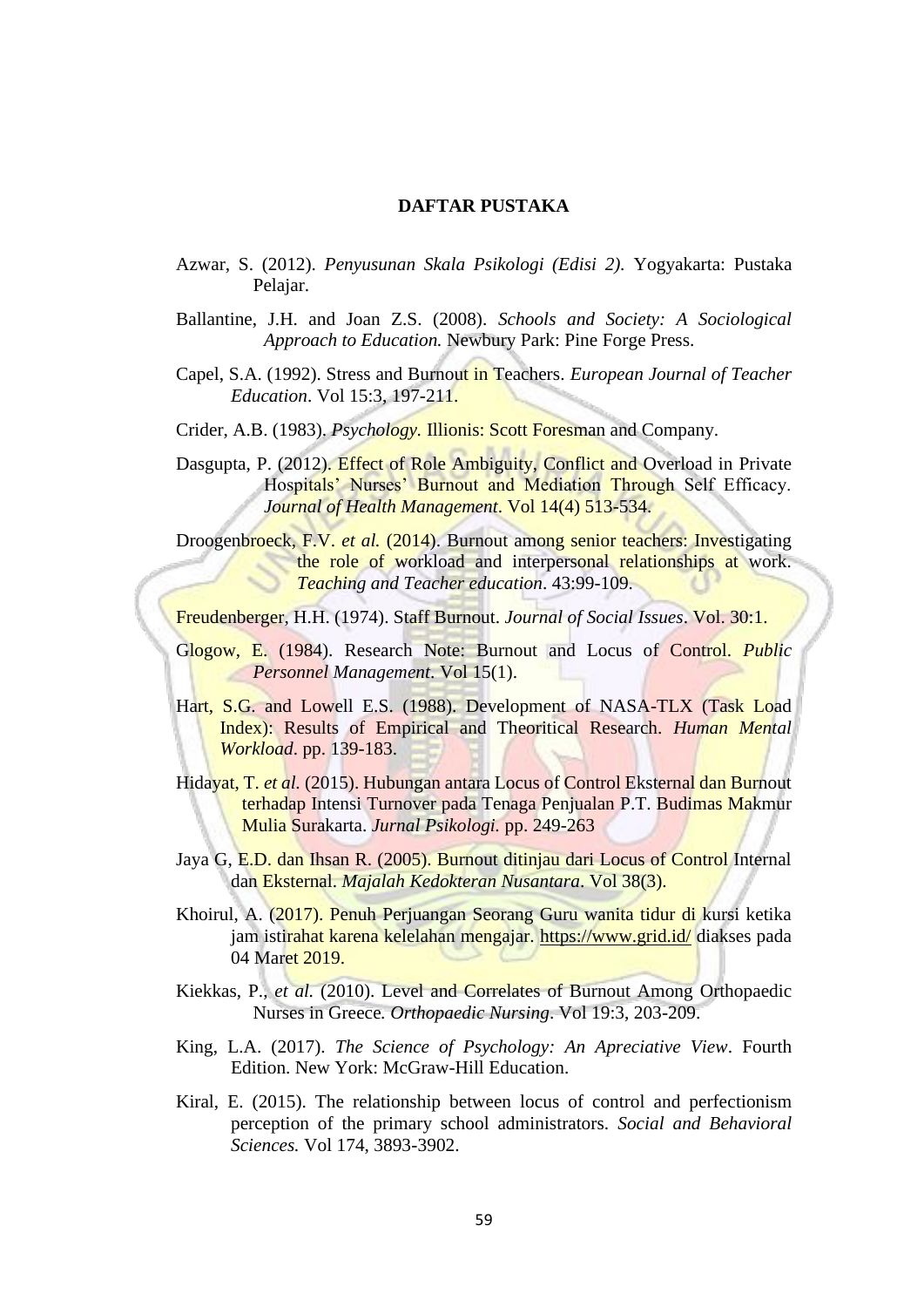- Koesomowidjojo, S.R.M. (2017). *Panduan Praktis Menyusun Analisis Beban Kerja.* Jakarta: Raih Asa Sukses.
- Komarudin, A. (1996). *Dasar-Dasar Manajemen Investasi*. Edisi Revisi. Jakarta: Rineka Cipta.
- Kusters, R. (2016). Workload and burnout: The moderating role of employeers' perceived Human Resources Management. *Bachelor thesis Human Resouece Studies.*
- Lee, R.T. and Blake E.A. (1996). A Meta-Analytic Examination of the Correlates of the Three Dimensions of Job Burnout. *Journal of Applied Psychology.* Vol 81:2, 123-133.
- Lysaght, R.J. *et al.* (1989). *Operator Workload: Comprehensive Review and Evaluation of Operator Workload Methodologies*. Pennysylvania: Analitic Inc.
- Martono, N. (2016). *Metode Penelitian Kuantitatif Analisis Isi dan Analisis Data Sekunder.* Jakarta: Rajawali Pers.
- Maslach, C. and Michael P.L. (2016). Understanding the burnout experience: recent research and its implications for psychiatry. *World Psychiatry.* 15:103- 111.

\_\_\_\_\_\_\_\_\_. (1997). *The Truth About Burnout.* San Francisco: Jossey-Bass.

- Maslach, C., *et al.* (2001). Job Burnout. *Annual Review Psychology*. Vol 52:397- 422.
- Merriam-Webster's Collegiate Dictionary*.* (1899). Definition of Workload. Diakses secara *Online* dari [https://www.merriam](https://www.merriam-webster.com/dictionary/workload)[webster.com/dictionary/workload](https://www.merriam-webster.com/dictionary/workload)
	- \_\_\_\_\_\_\_\_\_\_. (1899). Definiton of Burnout. Diakses secara *Online* dari <https://www.merriam-webster.com/dictionary/burnout>
- Moekijat. (2004). *Manajemen Tenaga Kerja dan Hubungan Kerja.* Bandung:Pioner Jaya.
- Mulyasa, E. (2009). *Menjadi Guru Profesional Menciptakan Pembelajaran Kreatif dan Menyenangkan.* Bandung: PT. Remaja Rosdakarya.
- Nowicki, S. (2016). *Choice or Chance: Understanding Your Locus of Control and Why It Matters.* New York: Prometheus Books.
- Peraturan Menteri Dalam Negeri Nomor 12 Tahun 2008.
- Peraturan Menteri Negara Pendayagunaan Aparatur Negara dan Reformasi Birokrasi Nomor 16 Tahun 2009.

Peraturan Pemerintah RI Nomor 97 Tahun 2000.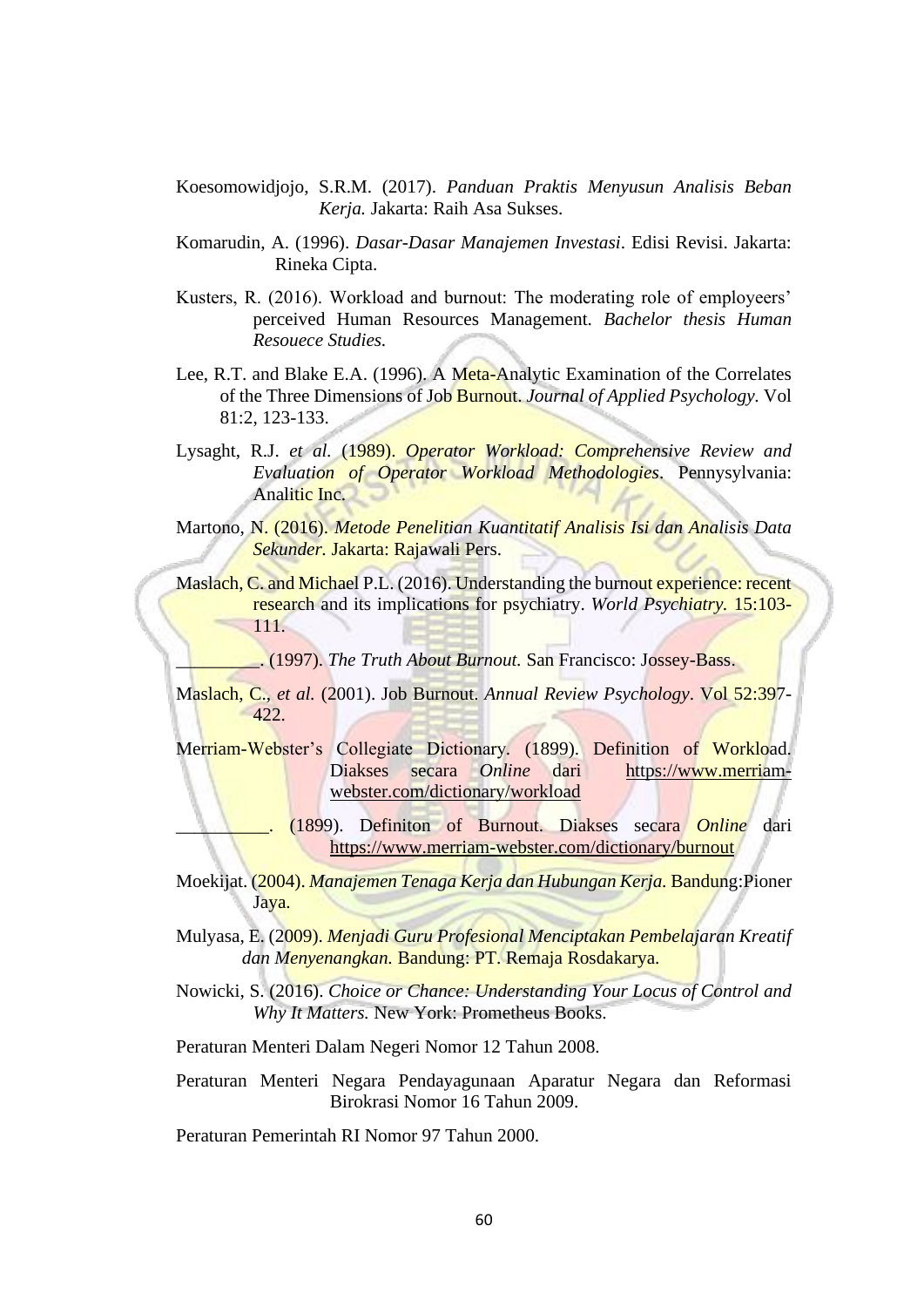- Periantalo, J. (2016). *Penelitian Kuantitatif Untuk Psikologi.* Yogyakarta: Pustaka Pelajar.
- Phares, E.J. (1976). *Locus of Control in Personality*. Canada: Silver Burdett Company.
- Presson, P.K., *et al.* (1997). The Levenson Locus of Control Scales: Confirmatory Factor Analyses and Evaluation. *Social Behavior and Personality*. Vol 25(1), 93-104.
- Purba, M.N. (2017). *Kualitas Sumber Daya Manusia*. Medan: Medan Bisnis Daily. Diakses secara O*nline* di http://www.mdn.biz.id/n/326316/.
- Rotter, J.B. (1990). Internal Versus External Control of Reinforcement: A Case of History of a Variable*. American Psychologist.* Vol 45:4, 489-493.
- Schaufeli, W.B., and D. Enzmann. (1998). *The Burnout Companion to Study and Practice: An Critical Analysis.* Boca Raton: CRC Press.

Schaufeli, W.B., and Bram O.B. (2003). Burnout: An Overview of 25 Years of Research and Theorizing. In A *The Handbook of Work and Health Psychology*. Chichester: John Wiley & Sons, Ltd.

Sitohang, I.N. (2004). Burnout pada Karyawan Ditinjau Dari Persepsi Terhadap Lingkungan Kerja Psikologis Dan Jenis Kelamin. *Jurnal Psyche.* Vol  $1(1)$ .

Sulistyowati, A., dan Imam M. (2018). *Jurnal Psikologi.* Pengaruh Beban Kerja dan Kesejahteraan Dosen Terhadap Kepuasan Kerja dan Burnout.

- Sunbul, A.M. (2003). An Analysis of Relations among Locus of Control, Burnout and Job Satisfaction in Turkish High School Teachers. *Australian Journal of Education.* Vol 47:1, 58-72.
- Surya, P.A.A.S., dan I.N. Adiputra. (2017). Hubungan Antara Masa Kerja dengan Burnout pada Perawat di Ruang Rawat Inap Anak RSUP Sanglah. *E-Jurnal Medika.* Vol. 6 (4). pp. 10-19.
- Swasti, K.G., et al. (2017). Faktor-faktor yang mempengaruhi Burnout pada Wanita Bekerja di Kabupaten Banyumas. *Jurnal Keperawatan Soedirman.* Vol.  $12(3)$ .
- Thakur, I. (2018). Relationship between Workload and Burnout of Special Education Teachers. *Pakistan Journal of Distance & Online Learning.* Vol IV(1), pp. 235-242.
- Undang-undang Republik Indonesia Nomor 14 Tahun 2005 Tentang Guru dan Dosen.

Undang-Undang Republik Indonesia Nomor 20 Tahun 2003

Usman, M. (2009). *Menjadi Guru Profesional.* Bandung: PT Remaja Rosdakarya.